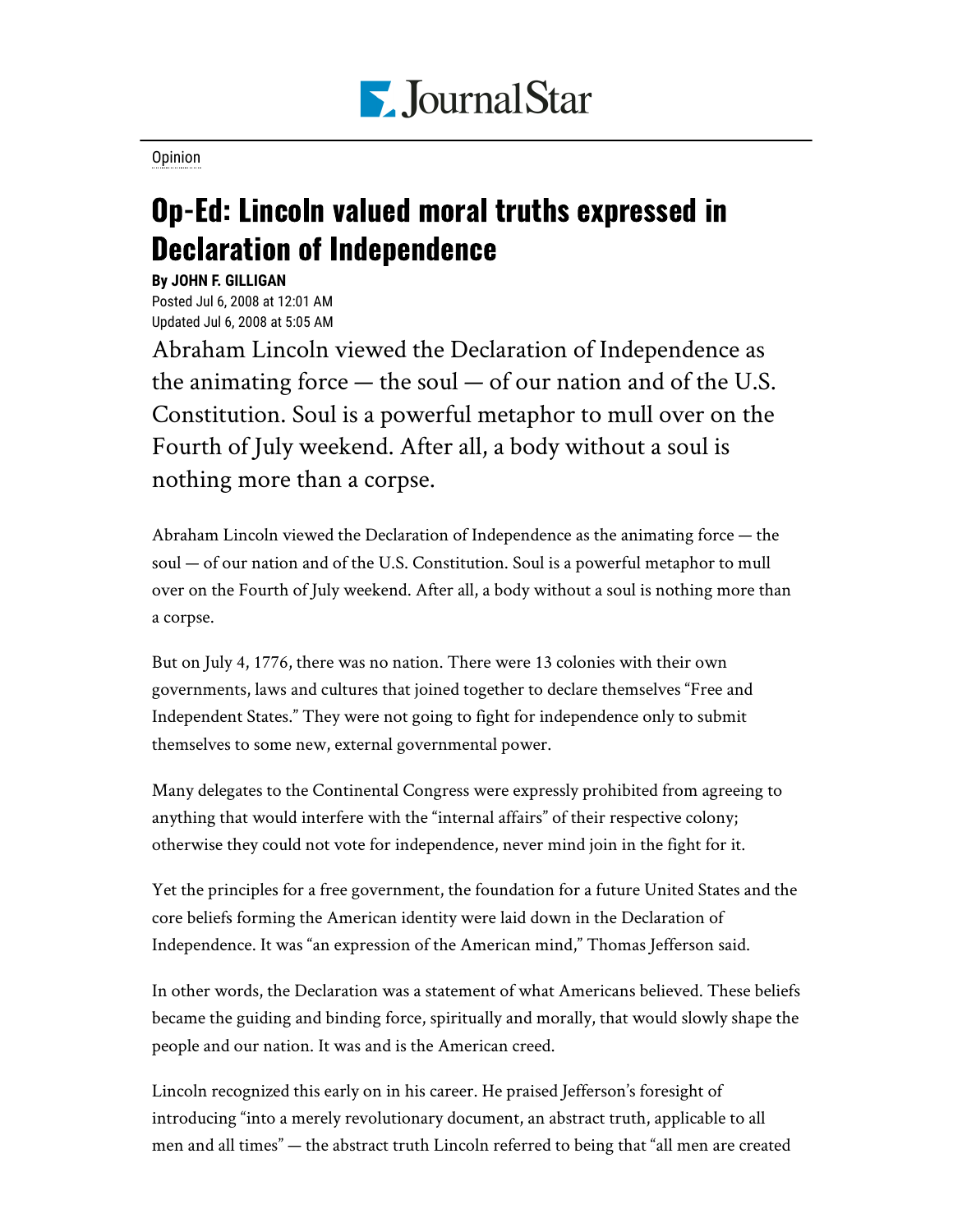equal."

That truth was pregnant with implications. "In all the coming days," said Lincoln, "it shall be a rebuke and a stumbling block" to those who want to oppress others. And so it has been.

But mention truth in today's culture, and people flee to the exits as if someone shouted "Fire!" in a theater. Why? Because embedded in truth are moral imperatives.

Truth speaks to right and wrong, good and bad, oughts and ought nots. Truth compels as well as condemns certain kinds of behavior. And what infuriated slaveholders most was not Lincoln's opposition to slavery, but that he dared to refer to it as a "moral wrong."

For Lincoln, the Declaration of Independence was the "father of all moral principle." It embodied not only a political order but also a moral order.

"We hold these truths ..." is what makes the Declaration of Independence truly revolutionary in the history of mankind. No other people in the world had ever claimed such beliefs as the basis for their political order.

A "government of the people, by the people, for the people," was founded on the truth that "all men are created equal." In Lincoln's Euclidean terms, it was the fundamental "axiom of free government." What followed from that axiomatic logic — which Lincoln articulated in Peoria on Oct. 16, 1854, and continually argued from that day on — was "that no man has a right to rule another without his consent."

The response to Lincoln was typical of what we hear today. "It's all relative." And so it was said that the Declaration only "applied to the superior races."

Others took the position that there were "no absolute truths." The Declaration was nothing other than a bunch of "self-evident lies." There were no such things as natural rights, abstract truths, but only concrete, here-and-now rights, like slavery. It was the might-makes-right philosophy that would become the political principles of Hitler, Stalin, Mao, etc.

It appears that Lincoln got the first bitter taste of what now goes under the name of postmodernism: All truth is an illusion because nothing can be known for certain. But that's hardly what we celebrate on the Fourth of July.

What we celebrate are the truths upon which America was founded. What we celebrate is our commitment to honor and defend them. What we celebrate are a set of fundamental and common beliefs that bind us as a nation and form the core of our American identity.